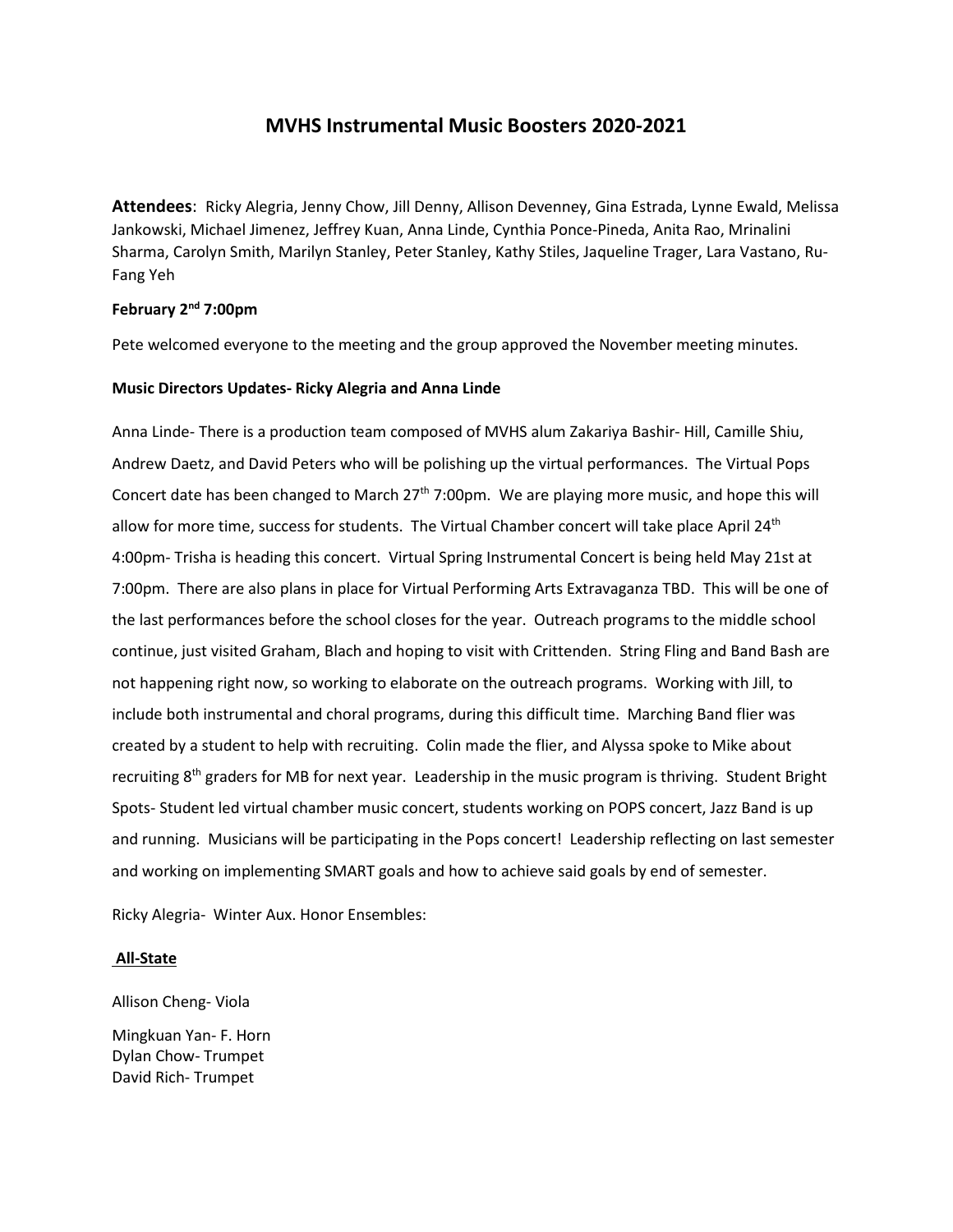#### **Santa Clara Honor Band**-

#### Dylan Chow- Trumpet

Instrumental Survery results- biggest take away was to have the students play more music and we are working to do this.

We hope that the Pops concert will highlight more pop culture that might not normally be a part of the regular concert.

**Carolyn- Student Council report**- Feedback has been very positive, all very excited about the upcoming concert. Chamber orchestra is focused on more sectionals than entire group playing. Students can send in individual recordings. Music level is not as hard to encourage more student success. Chat- what are numbers looking like for MB for fall? Anna- I think that lots of kids will be happy to join MB

### **MVHS Administrator Update- Lynn Ewald**

Building, PSAT, on campus, etc. New buildings, the 700 wing, is going to hold SStudies, some English, TEdEx, Comp. Science, Robotics, expected to open when school gets out. Then, the front part of the 100-200 wing will be redone with a new student services building, mental health therapists, cafeteria, conference rooms, etc. Restrooms are almost finished. Close to 200 juniors took the PSAT on campus. Socially distanced, went very well. Upcoming events- Club fair in March. Homecoming will take place next month. March 1-5 Homecoming week. ASB is working to find activities for students. Clubs working on Black History events this month. Drive in movie night next month. Construction- Football field and stadium- up and running. Lights are controlled via computer; PA system still needs to be finished.

Elective and athletic night took place tonight. Sports will start on the  $15<sup>th</sup>$  of this month. Hoping to allow students an opportunity to participate in a sport. Spartan Pause- coming up soon for mental health. Pods- in purple tier, we can't add any new pods at this time. Teacher vaccs- the district office did not have anything new on this.

### **Board Reports- President and VP- Peter Stanley & Jacqueline Trager**

**Peter-** Recap of 8<sup>th</sup> grade info night-In addition to drop in classes that Anna and Ricky were participating in, there were also zoom links for different break out rooms, like what has been done in the gym in years